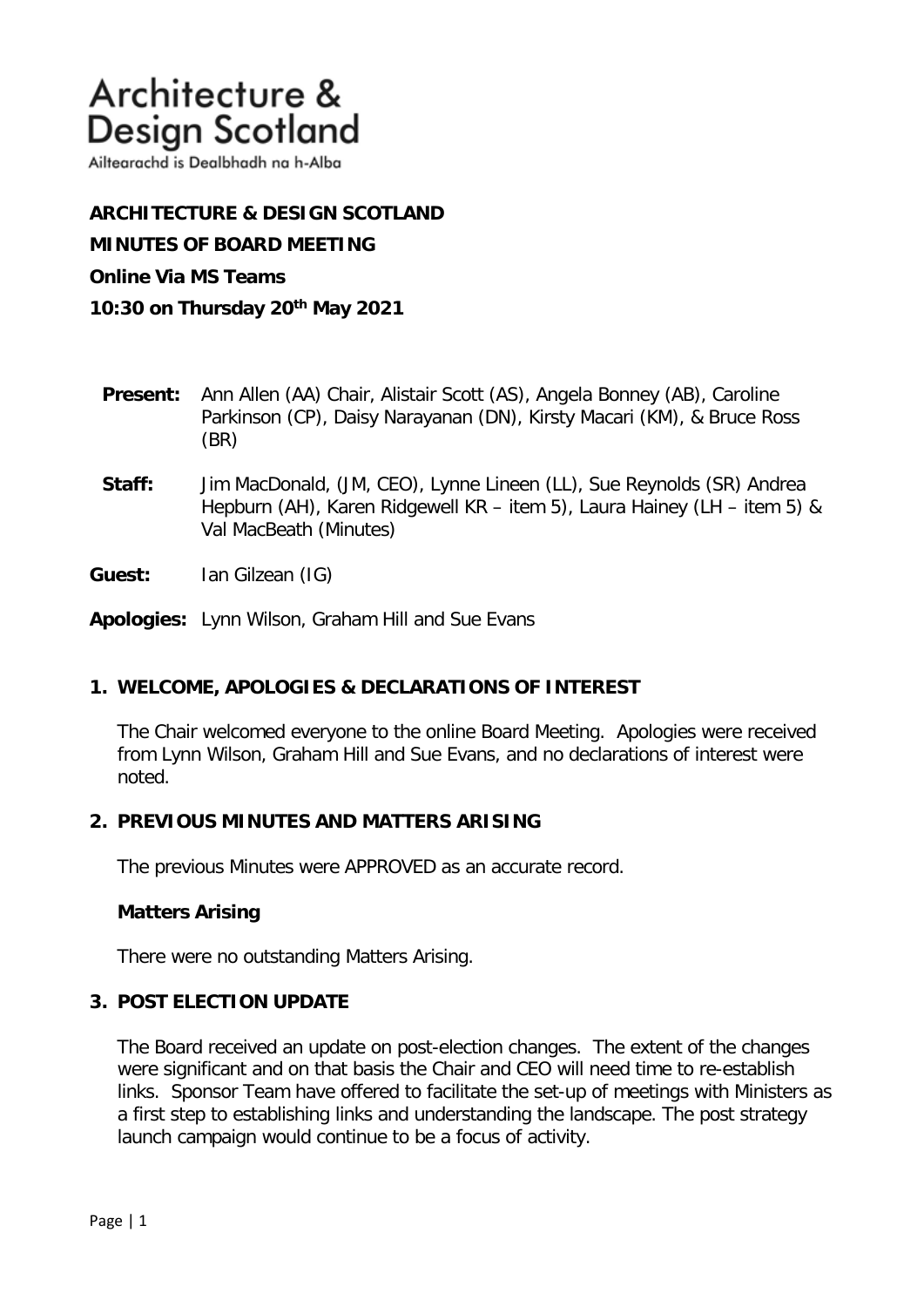The Board noted the interesting move to put planning in the titles of the Minister's portfolio, this represented a significant move forward and gave an indication that the importance of planning as an enabler has been recognised.

The Board noted and welcomed the announcement of a separate Minister for Transport and a Cabinet Secretary for Transport, Energy and Net Zero.

The Chair placed on record A&DS thanks on behalf of the Board to Ms Hyslop and asked that a letter expressing our thanks for the support she had given us over the years be sent.

# **ACTION: Letter to Ms Hyslop to be drafted and sent.**

# **4. CORPORATE STRATEGY 2017-21 REVIEW**

# **a) 2017-21 Delivery**

The Review provided the Board with an overview how the organisation performed on the outcomes set out in the 2017-21 Strategy. A more detailed assessment of each of the elements of the work done to deliver this strategy, and the extent to which we were able to evidence the impact, would be presented in the autumn. The report would also share learning on aspects that outcomes shortfalls.

The Board acknowledged that the update contained good progress and successes and that those successes should be used when we are engaging with the new Ministers.

Sponsor Team welcomed the report and noted key areas such as the Happenstance and the Housing 2040 workshops and exhibition were a real public engagement triumph with ongoing impact. Partnership working between SG and A&DS had been very successful.

### 2021-31 Implementation

The new Home Teams were now in place and will form the driving force around new ways of working to deliver the new strategy. That programme of work will be presented to the July Board meeting in the context of the outcomes in the corporate plan.

KM noted one of her students had just completed a dissertation on the value of placemaking and would investigate if there was some relevance to support us.

The Chair was keen that each Board member holds a portfolio for an element of the new strategy. This would be explored further during appraisals.

The report was NOTED.

# **5. CLIMATE ACTION TOWNS & COP26**

KR and LH joined the meeting and gave the Board an update on Climate Action Towns and COP 26.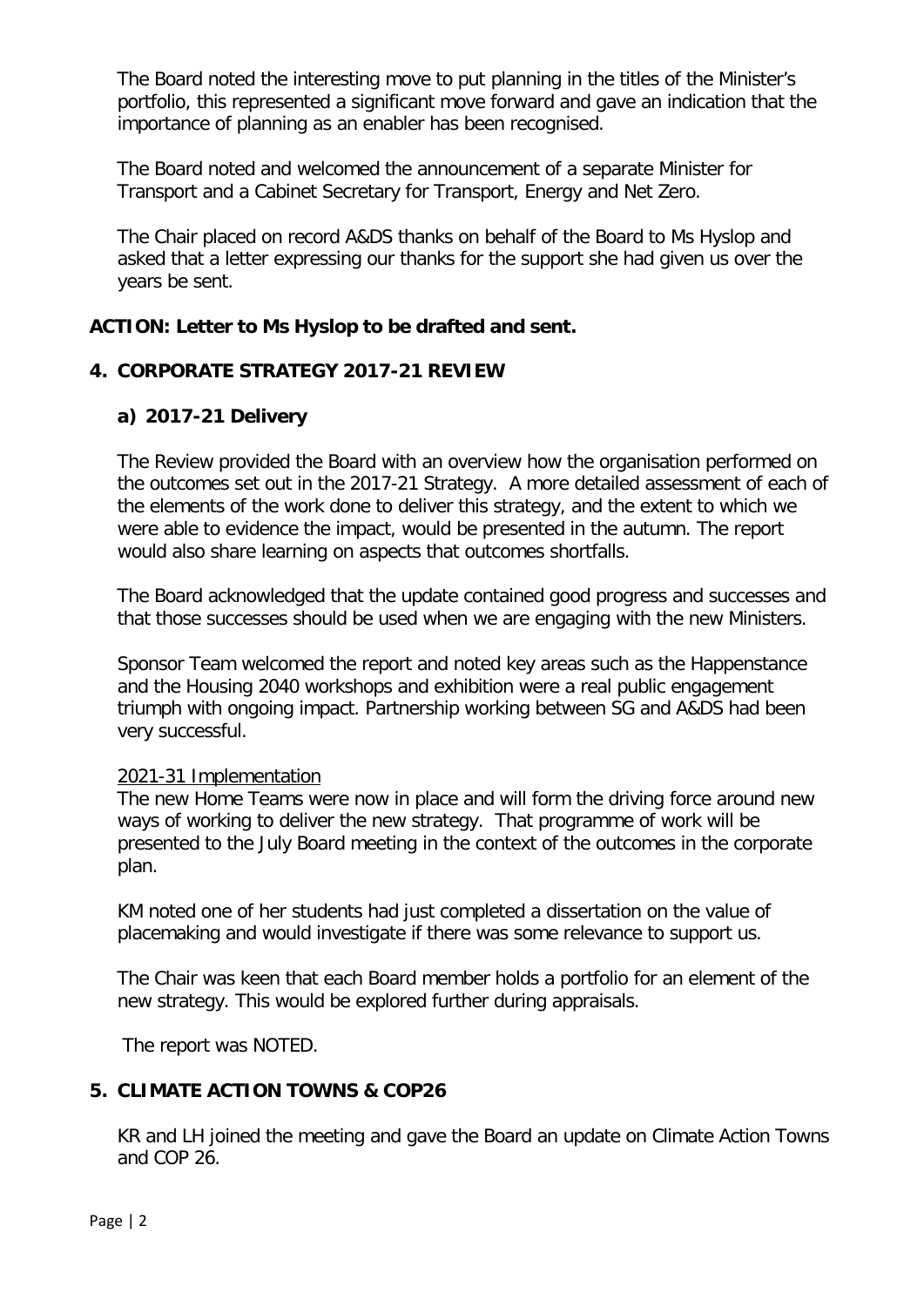## Climate Action Towns

Climate Action Towns was noted in the Programme for Government in Sept 2020. Stating simply "development of a network of Climate Action Towns – targeting small towns with little historical involvement in climate action". From a total of 156 small towns across Scotland the hope is to filter down to 6-10 active towns.

Conversations between A&DS and the Energy & Climate Change Directorate (ECCD) began in February 2021, with an outline submitted in late February. A Business case had been submitted to the ECCD unit director and today we received a letter of comfort confirming we were successful in securing funding. The grant is from ECCD and to be added to our grant from our sponsor team.

### COP 26

Last week the Creative Carbon Scotland Climate Beacons project for COP26 short listed 12 from 50+ applications. Interviews had taken place and the final 6 Beacons would be identified at a meeting this afternoon. A public announcement would be made on 3rd June 2021.

We still await the UK Governments announcement if our application has been successful and whether or not we will be in the blue or green zone

## CSIC

In recognition that the Built Environment is on the agenda this COP CSIC also submitted an application around the built environment and the power of collaboration across agencies, which includes ourselves, for the blue/green zone. They are also awaiting a response. If unsuccessful they are hoping the deliver an event anyway irrespective of the location and are going to start planning shortly.

Our Carbon Conscious Places Report will be included in the forthcoming UK Climate Change Risk Assessment Evidence Report, which is due out next month. This had been produced by sniffer on behalf of the UK Climate Change Committee.

Following on from the Carbon Conscious Places work we were asked to identify a way to further embed the climate change message within A&DS. We proposed training for all staff as a way to embed an understanding of the Climate Emergency and how it affects our work. Keep Scotland Beautiful are working with us to develop a course to underpin all our work to support the green recovery, reduce emissions and messaging on climate change. An 8-hour course would be delivered to staff in four 1-hour online training sessions and four 1-hour study groups. There may be related Board training later in the year.

The Chair thanked and congratulated the team on securing funding and the way we are now collaborating across different groups.

The Board asked whether transport and infrastructure was one of the criteria we looked at in assessment of towns. It was reported we had been specifically asked to consider the 20-minute neighbourhood.

May be able to link back to Scotland's Climate Assembly, full report to be published soon.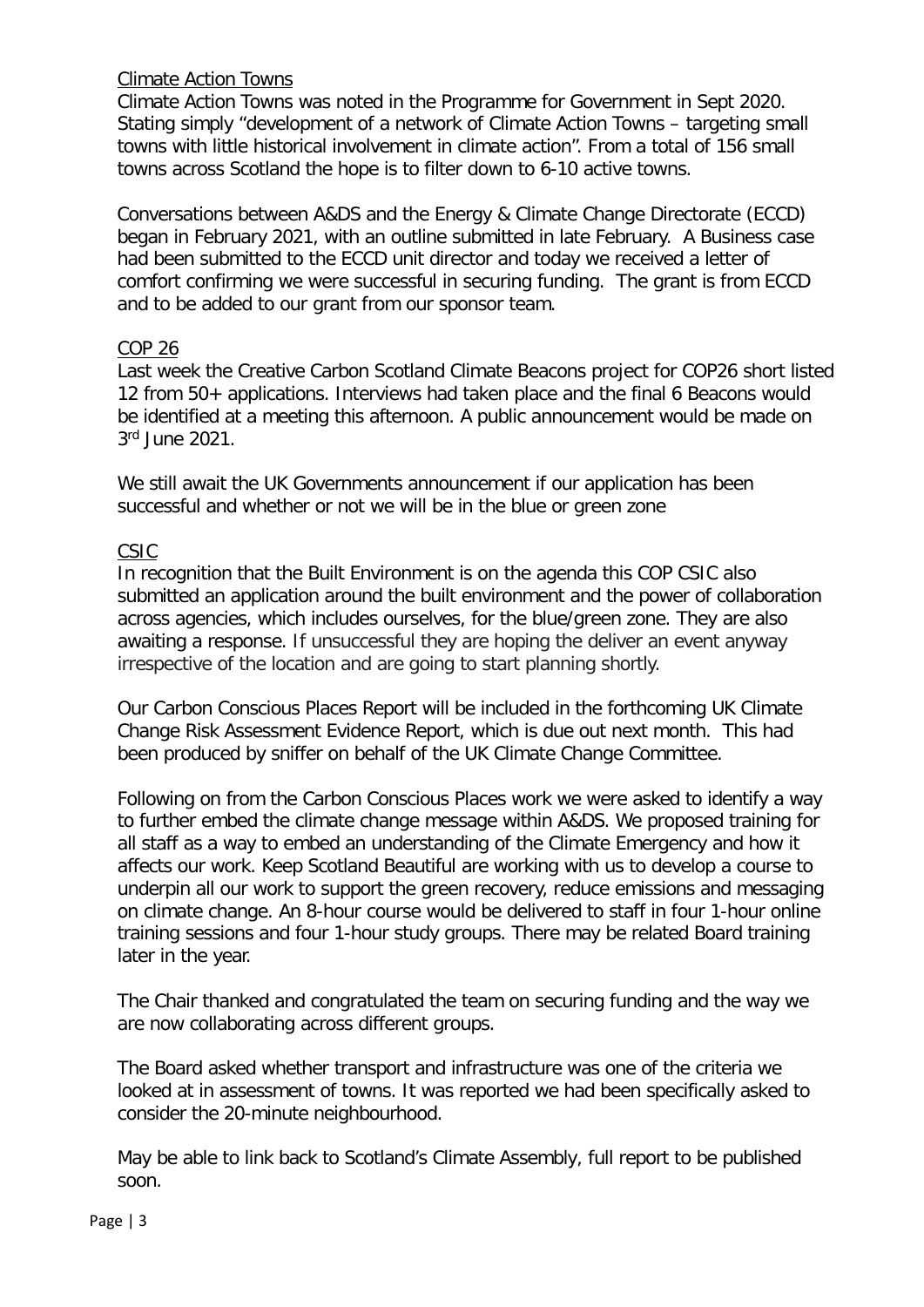The Chair expressed her thanks from the Board for sharing the work with us today and noted that Climate Emergency training would be welcomed as a Board.

In light of the formal confirmation we would be immediately looking to recruit for these posts and Board members were asked if they could promote within their networks.

# **6. SCOTLAND + VENICE UPDATE – WHAT IF…/SCOTLAND EXHIBITION**

It was reported there had been a strong pick up from both broadcast and print media. BBC Radio Scotland had broadcast an interview with Euan Anderson of 7N Architects and one of the participants in the Dundee workshops which came across well and was a great advert for the project.

The launch would be an on-line event taking place on 21<sup>st</sup> May 2021 at 1200 and open to the public from Saturday 22<sup>nd</sup> May until 21<sup>st</sup> November 2021.

The Chair noted the success of the new direction of the project due to factors out with our control and highlighted that it was clear how this all related to our Strategy. It was suggested that we should consider holding the September/October Board meeting at the V&A.

## **ACTION: CIT to consider once Covid-19 guidance becomes available over the summer months.**

The Board NOTED the report.

# **7. AOB**

### July meeting arrangements

It was reported that a few Board members had indicated they would be happy to come into Bakehouse Close for the July Board meeting and the others could join via Teams.

#### Office Re-opening

Government guidance remains as work from home. We are working on putting a plan in place for colleagues potential return to work, following guidance, over the summer.

### Lighthouse Office, Glasgow

The lease for the Glasgow office had not been renewed. An accommodation strategy for A&DS will be drafted up and will be discussed at Board level in Autumn 2021.

KM reported she was part of an independent UK taskforce for planning. They are currently gaining insight into the future of planning in the light of big data and the advance of digital technology. Thoughts from Board members would be welcomed around what we might be doing in terms of big data and digital in the future.